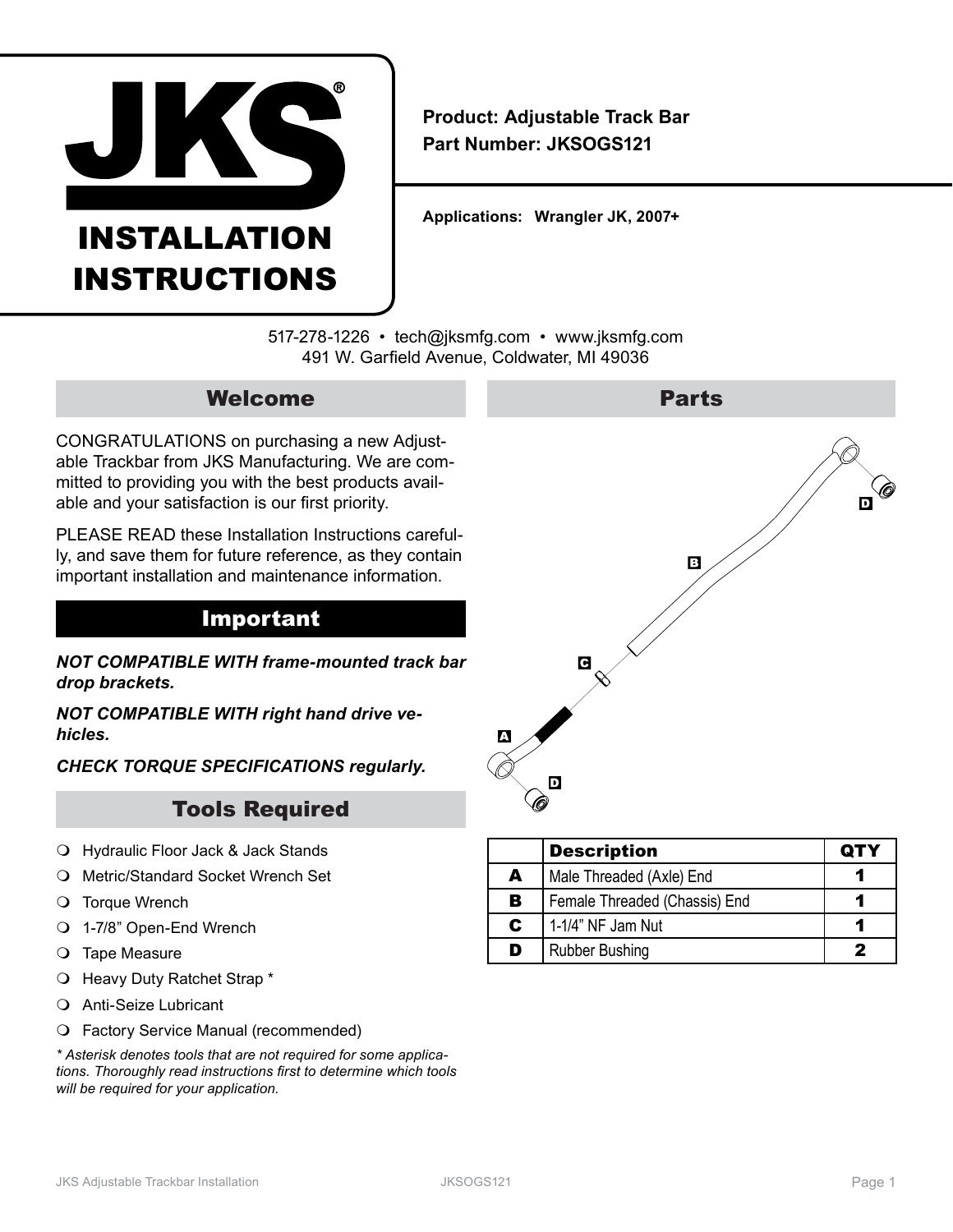# Installation

## **1. REMOVE FRONT TRACK BAR**

- $\Omega$  Raise and support the vehicle chassis with jack stands positioned behind the front lower suspension arm brackets.
- $\bigcirc$  Raise and support the front axle housing with a hydraulic jack to relieve any tension from the mounting bolts.
- $\Omega$  Remove the front track bar mounting hardware from the axle and chassis brackets per the factory service manual instructions for your vehicle. Retain original hardware.
- O Remove original track bar from vehicle.
- 2. MOUNT ADJUSTABLE TRACKBAR TO CHASSIS BRACKET
	- $\bigcirc$  Apply anti-seize lubricant to bolt threads of original track bar mounting hardware.
	- O Insert Chassis End (B) of Adjustable Trackbar into the chassis bracket. This product is
	- $\bigcirc$  NOT compatible with frame-mounted track bar drop brackets.



Loosely install the original mounting hardware.

#### **Q 3. CENTER FRONT AXLE HOUSING**

- O Remove jack stands and lower vehicle to ground. HINT: Vehicle must be at normal ride height, on level ground, with the suspension supporting the full vehicle weight.
- O Determine if the axle housing is centered by measuring the distance between the tire and chassis, using the exact same points on each side of the vehicle to ensure accuracy.



*HINT: For example, measure from the edge of a tire tread lug to the outboard side of the chassis, then repeat the measurement on the other side of vehicle using exact same points.*

 $\bigcirc$  If the two measurements are equal, the axle is centered. If the measurements vary, divide the difference in half to determine the amount of adjustment required. HINT: If the axle housing is not centered, the chassis can be laterally shifted using either of the following methods.

#### **Ratchet Strap (preferred)**

- $\Rightarrow$  Attach a heavy duty ratchet strap to the chassis on one side of the vehicle, and to the axle housing on the other side.
- $\supset$  Tighten the strap in small increments to pull the chassis in alignment with the axle.
- $\supset$  Take measurements after each adjustment until centered.

#### **Steering Wheel**

- $\supset$  Have a partner turn the steering wheel in small increments to shift the vehicle chassis side-to-side.
- $\triangle$  After each adjustment, have your partner hold the steering wheel steady while you take measurements.

#### 4. SET ADJUSTABLE TRACKBAR LENGTH AND MOUNT TO AXLE

- With the axle housing centered beneath the chassis, adjust the length of Adjustable Trackbar by rotating the Axle End (A) until the steel sleeve in the Rubber Bushing (D) aligns with the mounting holes on the axle bracket.
- $\bigcirc$  Apply anti-seize lubricant to original mounting bolt threads and adjustment threads of trackbar.
- O Mount Axle End (A) of Adjustable Trackbar to the axle bracket by loosely installing the original mounting hardware.